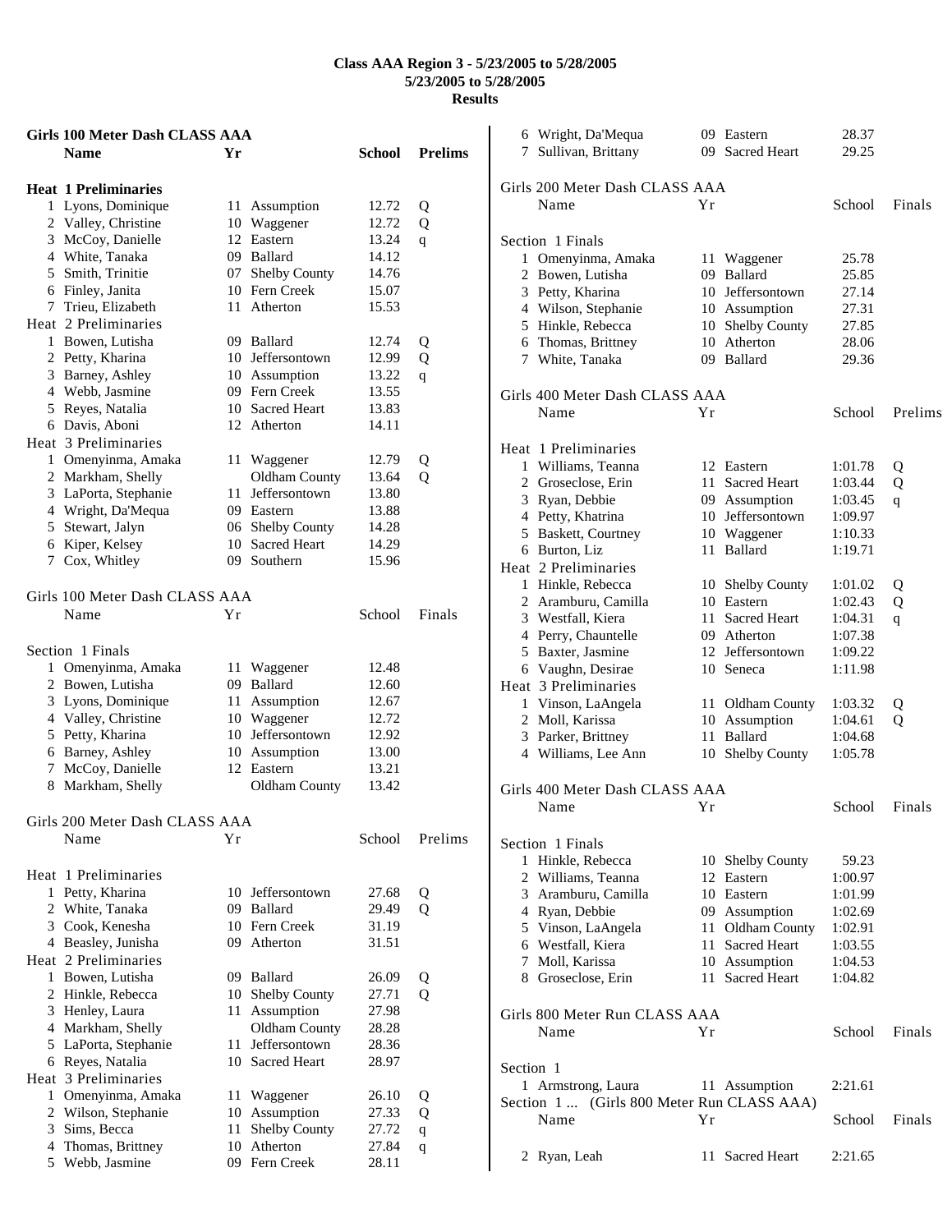|           | 3 Clark, Chani                            | 11   | Eastern              | 2:22.47  |             |
|-----------|-------------------------------------------|------|----------------------|----------|-------------|
|           | 4 Peterson, Katherine                     | 12   | <b>Sacred Heart</b>  | 2:23.01  |             |
|           | 5 Samuels, Emily                          |      | 12 Eastern           | 2:30.06  |             |
|           | 6 Lega, Bethany                           |      | 10 Assumption        | 2:30.86  |             |
|           | 7 Hayman, Laura                           |      | 11 Ballard           | 2:37.24  |             |
|           | 8 Clark, Shera                            |      | 09 Shelby County     | 2:37.75  |             |
|           |                                           |      |                      |          |             |
|           | 9 Willingham, Danielle                    |      | Oldham County        | 2:39.07  |             |
|           | 10 Wright, Sara                           |      | 10 Shelby County     | 2:39.26  |             |
|           | 11 Varner, Da'Quita                       |      | 09 Ballard           | 2:50.19  |             |
|           | 12 Vaughn, Desirae                        |      | 10 Seneca            | 2:51.74  |             |
|           | 13 Ratterman, Jenna                       | 11   | Atherton             | 3:00.78  |             |
|           | 14 Hamm, Sarah                            |      | 09 Waggener          | 3:13.27  |             |
|           |                                           |      | 10 Southern          | 3:20.01  |             |
|           | 15 Lagowski, Joann                        |      |                      |          |             |
|           | 16 Resendez, Savannah                     | 11   | Southern             | 3:23.00  |             |
|           | Girls 1600 Meter Run CLASS AAA            |      |                      |          |             |
|           | Name                                      | Υr   |                      | School   | Finals      |
|           |                                           |      |                      |          |             |
| Section 1 | 1 Clark, Chani                            | 11   | Eastern              | 5:15.79  |             |
|           |                                           |      |                      |          |             |
|           | 2 Ryan, Leah                              | 11   | Sacred Heart         | 5:18.42  |             |
|           | 3 Grant, Holly                            |      | 12 Assumption        | 5:29.30  |             |
|           | 4 Willingham, Danielle                    |      | Oldham County        | 5:37.21  |             |
|           | 5 Samuels, Cristin                        | 11   | Eastern              | 5:37.94  |             |
|           | 6 Haworth, Nicole                         |      | 12 Assumption        | 5:47.70  |             |
|           | 7 Chesser, Britney                        | 11   | Seneca               | 5:52.40  |             |
|           |                                           |      |                      |          |             |
|           | 8 Grogan, Grace                           |      | 09 Oldham County     | 5:53.94  |             |
|           | 9 Potts, Ashley                           |      | 09 Sacred Heart      | 5:54.00  |             |
|           | 10 Raisor, Marissa                        |      | 07 Shelby County     | 5:56.42  |             |
|           | 11 Wright, Sara                           | 10   | <b>Shelby County</b> | 5:57.19  |             |
|           | 12 Hayman, Emily                          | 11   | Ballard              | 6:03.75  |             |
|           | 13 Frazer, Shannon                        | 11   | Ballard              | 6:43.03  |             |
|           | 14 Hamm, Sarah                            | 09   |                      | 6:52.04  |             |
|           |                                           | 09.  | Waggener<br>Southern | 7:40.07  |             |
|           | 15 East, Sara                             |      |                      |          |             |
|           | Girls 3200 Meter Run CLASS AAA            |      |                      |          |             |
|           | Name                                      | Υr   |                      | School   | Finals      |
| Section 1 |                                           |      |                      |          |             |
|           | 1 Hill, Kipling                           | 11 - | Sacred Heart         | 11:43.54 |             |
|           |                                           |      |                      |          |             |
|           | 2 Samuels, Cristin                        |      | 11 Eastern           | 11:59.11 |             |
| 3         | Blake, Emily                              | 11   | Ballard              | 12:00.09 |             |
|           | 4 Hamilton, Laura                         | 12   | Assumption           | 12:19.63 |             |
|           | 5 Long, Kathryn                           | 11   | Assumption           | 12:24.20 |             |
|           | 6 Carrillo, Alina                         | 12   | Ballard              | 12:41.23 |             |
|           | 7 Chesser, Britney                        | 11   | Seneca               | 12:47.51 |             |
|           | 8 Hale, Alex                              | 10   | <b>Sacred Heart</b>  | 13:01.75 |             |
|           | 9 Myszka, Ashley                          |      | 10 Eastern           | 13:18.82 |             |
|           |                                           |      |                      |          |             |
|           | 10 Grogan, Grace                          |      | 09 Oldham County     | 13:27.90 |             |
|           | 11 Simpson, Kelsi                         |      | 08 Oldham County     | 13:49.60 |             |
|           | 12 Sharber, Jennifer                      | 09   | Shelby County        | 14:03.71 |             |
|           | 13 Ellis, Meredith                        | 07   | Shelby County        | 14:29.68 |             |
|           |                                           |      |                      |          |             |
|           | Girls 100 Meter Hurdles CLASS AAA<br>Name | Υr   |                      | School   | Prelims     |
|           |                                           |      |                      |          |             |
|           | Heat 1 Preliminaries                      |      |                      |          |             |
|           | 1 Faulkner, Beth                          |      | 12 Assumption        | 17.15    | Q           |
|           | 2 Fenton, Katie                           |      | 10 Sacred Heart      | 17.70    | Q           |
|           | 3 Pugh, Lauren                            | 09   | Jeffersontown        | 18.61    | Q           |
|           | 4 Mok, Nancy                              | 09   | Atherton             | 18.83    | $\mathbf q$ |
|           |                                           |      |                      |          |             |

| 5 Vinson, Maree                   |     | Oldham County                       | 19.26   |             |
|-----------------------------------|-----|-------------------------------------|---------|-------------|
| 6 Bolden, Cedricka                |     | 09 Waggener                         | 23.82   |             |
| Heat 2 Preliminaries              |     |                                     |         |             |
| 1 Valley, Christine               | 10  | Waggener                            | 16.45   | Q           |
| 2 Burch, Kathryn                  |     | 09 Assumption                       | 17.67   | Q           |
| 3 Carter, Simone                  | 08  | Shelby County                       | 18.83   | Q           |
| 4 Storm, Ina                      |     | 12 Atherton                         | 18.85   | q           |
| 5 Lund, Jennifer                  |     | Oldham County                       | 19.67   |             |
| 6 Piranio, Maddie                 |     | 10 Eastern                          | 19.82   |             |
| 7 Sawyers, Keiara                 |     | 09 Ballard                          | 21.18   |             |
|                                   |     |                                     |         |             |
| Girls 100 Meter Hurdles CLASS AAA |     |                                     |         |             |
|                                   |     |                                     |         |             |
| Name                              | Υr  |                                     | School  | Finals      |
|                                   |     |                                     |         |             |
| Section 1 Finals                  |     |                                     |         |             |
| 1 Valley, Christine               |     | 10 Waggener                         | 16.26   |             |
| 2 Faulkner, Beth                  |     | 12 Assumption                       | 17.06   |             |
| 3 Fenton, Katie                   |     | 10 Sacred Heart                     | 18.03   |             |
| 4 Carter, Simone                  |     | 08 Shelby County                    | 18.79   |             |
| 5 Mok, Nancy                      |     | 09 Atherton                         | 18.94   |             |
| 6 Pugh, Lauren                    |     | 09 Jeffersontown                    | 19.00   |             |
|                                   |     |                                     |         |             |
| Girls 300 Meter Hurdles CLASS AAA |     |                                     |         |             |
| Name                              | Υr  |                                     | School  | Prelims     |
|                                   |     |                                     |         |             |
| Heat 1 Preliminaries              |     |                                     |         |             |
| 1 Lemon, Lyndsay                  | 11  | <b>Shelby County</b>                | 49.93   | Q           |
| 2 McDaniel, Lindsey               |     | 09 Sacred Heart                     | 51.15   | Q           |
| 3 Burch, Kathryn                  |     | 09 Assumption                       | 52.47   | Q           |
| 4 Vinson, Maree                   |     |                                     |         |             |
|                                   |     | Oldham County                       | 56.62   |             |
| 5 Storm, Ina                      |     | 12 Atherton                         | 57.30   |             |
| 6 Sawyers, Keiara                 |     | 09 Ballard                          | 1:01.17 |             |
| 7 Bolden, Cedricka                | 09  | Waggener                            | 1:05.94 |             |
| Heat 2 Preliminaries              |     |                                     |         |             |
| 1 Elder, Kristen                  | 12  | Assumption                          | 49.26   | Q           |
| 2 Pugh, Lauren                    | 09- | Jeffersontown                       | 50.12   | Q           |
| 3 Piranio, Maddie                 |     | 10 Eastern                          | 52.85   | Q           |
| 4 Carter, Simone                  |     | 08 Shelby County                    | 54.19   | $\mathbf q$ |
| 5 Mok, Nancy                      | 09  | Atherton                            | 54.71   | q           |
| 6 Porter, Angela                  |     | 10 Waggener                         | 1:01.37 |             |
|                                   |     |                                     |         |             |
| Girls 300 Meter Hurdles CLASS AAA |     |                                     |         |             |
| Name                              | Υr  |                                     | School  | Finals      |
|                                   |     |                                     |         |             |
| Section 1 Finals                  |     |                                     |         |             |
| 1 Lemon, Lyndsay                  |     | 11 Shelby County                    | 47.88   |             |
| 2 Elder, Kristen                  |     | 12 Assumption                       | 48.22   |             |
| 3 Burch, Kathryn                  |     | 09 Assumption                       | 51.16   |             |
| 4 McDaniel, Lindsey               |     | 09 Sacred Heart                     | 51.64   |             |
| 5 Pugh, Lauren                    |     | 09 Jeffersontown                    | 52.54   |             |
| 6 Carter, Simone                  |     | 08 Shelby County                    | 53.31   |             |
| Section 1 Finals                  |     | (Girls 300 Meter Hurdles CLASS AAA) |         |             |
| Name                              | Yr  |                                     | School  | Finals      |
|                                   |     |                                     |         |             |
|                                   |     |                                     |         |             |
| 7 Mok, Nancy                      |     | 09 Atherton                         | 53.34   |             |
|                                   |     |                                     |         |             |
| Girls 4x100 Meter Relay CLASS AAA |     |                                     |         |             |
| Team                              |     | Relay                               | Prelims |             |
|                                   |     |                                     |         |             |
| Heat 1 Preliminaries              |     |                                     |         |             |
|                                   |     |                                     |         |             |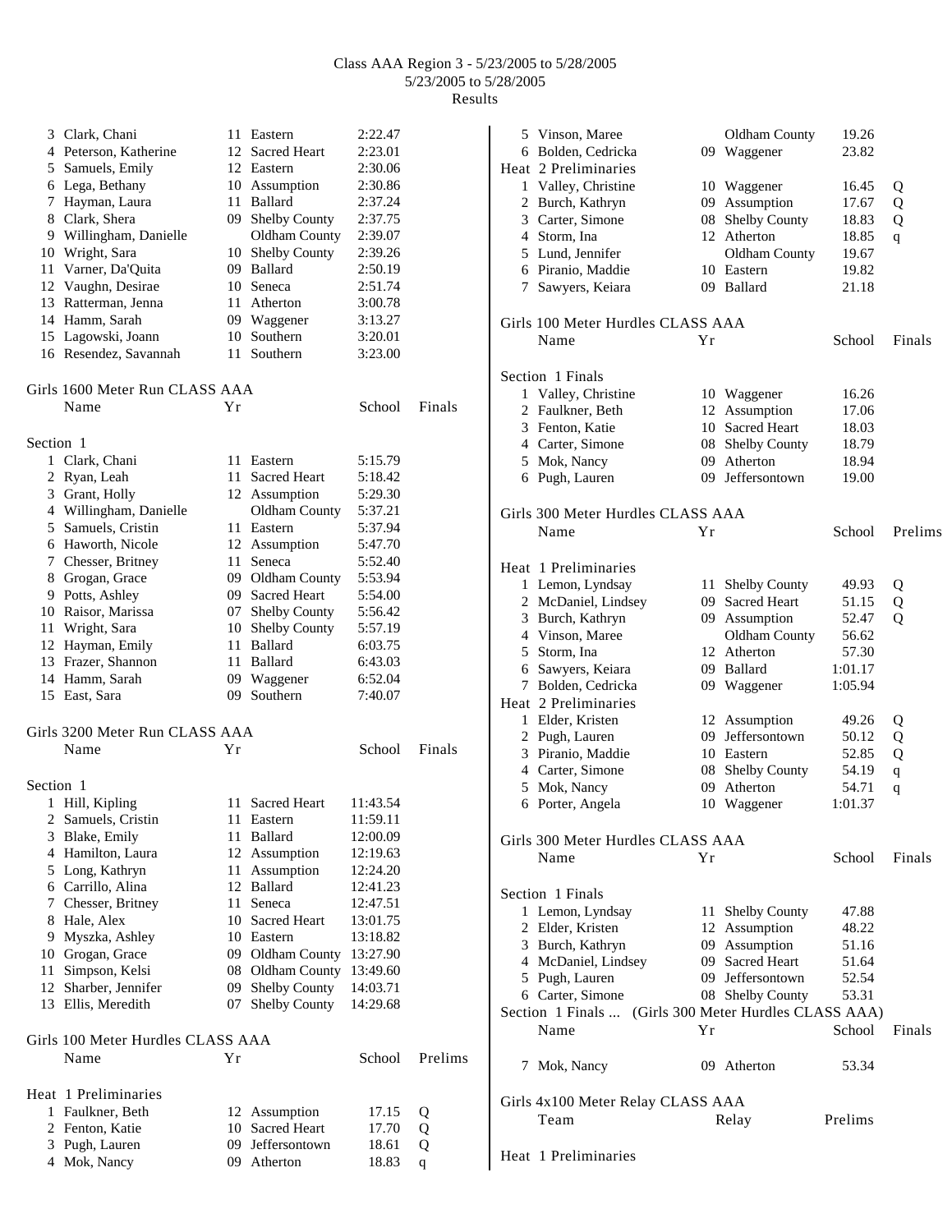1 Ballard 51.97 Q 1) Delorch, Tonisha 11 2) Parker, Brittney 11 3) White, Tanaka 09 4) Bowen, Lutisha 09 2 Assumption 51.98 Q 1) Faulkner, Beth 12 2) Kamber, Tori 11 3) Lyons, Dominique 11 4) Barney, Ashley 10 3 Sacred Heart 53.12 Q 1) Kiper, Kelsey 10 2) McDaniel, Lindsey 09 3) Reyes, Natalia 10 4) Sullivan, Brittany 09 4 Oldham County 53.35 q 1) Markham, Shelly 2) Vinson, LaAngela 11 3) Orwick, Amelia 4) Hundley, Nicole 5 Southern 59.17 1) Andrews, Trana 10 2) Cooper, Jessica 10 3) Major, Cherelle 10 4) Cox, Whitley 09 Heat 2 Preliminaries 1 Jeffersontown 51.44 Q 1) LaPorta, Stephanie 11 2) Baxter, Jasmine 12 3) Petty, Khatrina 10 4) Petty, Kharina 10 2 Waggener 51.66 Q 1) Washington, Gorpu 12 2) Valley, Christine 10 3) Shaw, Brittney 11 4) Omenyinma, Amaka 11 3 Eastern 53.28 Q 1) Hampton, Danielle 10 2) Piranio, Maddie 10 3) Wright, Da'Mequa 09 4) Tutt, Angelia 11 4 Shelby County 53.39 q 1) Lemon, Lyndsay 11 2) Bradler, Faye 09 3) Sims, Becca 11 4) Stewart, Jalyn 06 5 Atherton 55.53 1) Herriford, Terrisa 09 2) Davis, Aboni 12 3) Marquardt, Alex 09 4) Thomas, Brittney 10 6 Fern Creek 57.26 1) Beatty, Krystal 10 2) Cook, Kenesha 10 3) Finley, Janita 10 4) Webb, Jasmine 09 Girls 4x100 Meter Relay CLASS AAA Team Relay Finals Section 1 Finals

|   | спон і гіпату            |                          |
|---|--------------------------|--------------------------|
|   | 1 Jeffersontown          | 50.86                    |
|   | 1) LaPorta, Stephanie 11 | 2) Baxter, Jasmine 12    |
|   | 3) Petty, Khatrina 10    | 4) Petty, Kharina 10     |
|   | 2 Assumption             | 50.94                    |
|   | 1) Faulkner, Beth 12     | 2) Kamber, Tori 11       |
|   | 3) Lyons, Dominique 11   | 4) Barney, Ashley 10     |
|   | 3 Ballard                | 51.08                    |
|   | 1) Delorch, Tonisha 11   | 2) Parker, Brittney 11   |
|   | 3) White, Tanaka 09      | 4) Bowen, Lutisha 09     |
|   | 4 Waggener               | 51.68                    |
|   | 1) Washington, Gorpu 12  | 2) Valley, Christine 10  |
|   | 3) Shaw, Brittney 11     | 4) Omenyinma, Amaka 11   |
|   | 5 Sacred Heart           | 53.58                    |
|   | 1) Kiper, Kelsey 10      | 2) McDaniel, Lindsey 09  |
|   | 3) Reyes, Natalia 10     | 4) Sullivan, Brittany 09 |
|   | 6 Oldham County          | 53.83                    |
|   | 1) Markham, Shelly       | 2) Vinson, LaAngela 11   |
|   | 3) Orwick, Amelia        | 4) Hundley, Nicole       |
| 7 | Eastern                  | 54.15                    |
|   | 1) Hampton, Danielle 10  | 2) Piranio, Maddie 10    |
|   | 3) Wright, Da'Mequa 09   | 4) Tutt, Angelia 11      |
| 8 | <b>Shelby County</b>     | 54.64                    |
|   | 1) Lemon, Lyndsay 11     | 2) Bradler, Faye 09      |
|   |                          |                          |

|                | 3) Sims, Becca 11                                     | 4) Stewart, Jalyn 06                              |         |   |
|----------------|-------------------------------------------------------|---------------------------------------------------|---------|---|
|                | Girls 4x200 Meter Relay CLASS AAA                     |                                                   |         |   |
|                | Team                                                  | Relay                                             | Prelims |   |
|                |                                                       |                                                   |         |   |
|                | Heat 1 Preliminaries                                  |                                                   |         |   |
| 1              | Shelby County                                         |                                                   | 1:48.16 | Q |
|                | 1) Bradler, Faye 09                                   | 2) Hinkle, Rebecca 10                             |         |   |
|                | 3) Sims, Becca 11                                     | 4) Stewart, Jalyn 06                              |         |   |
| 2              | Eastern                                               |                                                   | 1:48.24 | Q |
|                | 1) Aramburu, Camilla 10                               | 2) McCoy, Danielle 12                             |         |   |
|                | 3) Williams, Teanna 12                                | 4) Tutt, Angelia 11                               |         |   |
|                | 3 Assumption                                          |                                                   | 1:50.14 | Q |
|                | 1) Elder, Kristen 12                                  | 2) Kamber, Tori 11                                |         |   |
|                | 3) Wilson, Stephanie 10                               | 4) Henley, Laura 11                               |         |   |
|                | 4 Ballard                                             |                                                   | 2:03.84 |   |
|                | 1) Burton, Liz 11                                     | 2) Varner, Da'Quita 09                            |         |   |
|                | 3) Sawyers, Keiara 09                                 | 4) White, Kim 11                                  |         |   |
|                | Heat 2 Preliminaries                                  |                                                   |         |   |
| 1.             | Jeffersontown                                         |                                                   | 1:48.79 | Q |
|                | 1) Baxter, Jasmine 12<br>3) Petty, Kharina 10         | 2) LaPorta, Stephanie 11<br>4) Petty, Khatrina 10 |         |   |
|                | 2 Waggener                                            |                                                   | 1:51.90 | Q |
|                | 1) Washington, Gorpu 12                               | 2) Wilkerson, Chasity 10                          |         |   |
|                | 3) Valley, Christine 10                               | 4) Shaw, Brittney 11                              |         |   |
|                | 3 Sacred Heart                                        |                                                   | 1:53.18 | Q |
|                | 1) Reyes, Natalia 10                                  | 2) Kiper, Kelsey 10                               |         |   |
|                | 3) Sullivan, Brittany 09                              | 4) McDaniel, Lindsey 09                           |         |   |
|                | 4 Atherton                                            |                                                   | 1:53.66 | q |
|                | 1) Herriford, Terrisa 09                              | 2) Davis, Aboni 12                                |         |   |
|                | 3) Marquardt, Alex 09                                 | 4) Thomas, Brittney 10                            |         |   |
| 5              | Oldham County                                         |                                                   | 1:53.96 | q |
|                | 1) Hundley, Nicole                                    | 2) Markham, Shelly                                |         |   |
|                | 3) Hamilton, Megan                                    | 4) Scott, Nicole 11                               |         |   |
|                |                                                       |                                                   |         |   |
|                | Girls 4x200 Meter Relay CLASS AAA                     |                                                   |         |   |
|                | Team                                                  | Relay                                             | Finals  |   |
|                | Section 1 Finals                                      |                                                   |         |   |
|                | 1 Jeffersontown                                       |                                                   | 1:47.75 |   |
|                | 1) Baxter, Jasmine 12                                 | 2) LaPorta, Stephanie 11                          |         |   |
|                | 3) Petty, Kharina 10                                  | 4) Petty, Khatrina 10                             |         |   |
|                | Section 1 Finals  (Girls 4x200 Meter Relay CLASS AAA) |                                                   |         |   |
|                | Team                                                  | Relay                                             | Finals  |   |
|                |                                                       |                                                   |         |   |
| $\overline{2}$ | Eastern                                               |                                                   | 1:49.89 |   |
|                | 1) Aramburu, Camilla 10                               | 2) McCoy, Danielle 12                             |         |   |
|                | 3) Williams, Teanna 12                                | 4) Tutt, Angelia 11                               |         |   |
|                | 3 Assumption                                          |                                                   | 1:50.24 |   |
|                | 1) Elder, Kristen 12                                  | 2) Kamber, Tori 11                                |         |   |
|                | 3) Wilson, Stephanie 10                               | 4) Henley, Laura 11                               |         |   |
| 4              | <b>Shelby County</b>                                  |                                                   | 1:51.18 |   |
|                |                                                       | 2) Hinkle, Rebecca 10                             |         |   |
|                | 3) Sims, Becca 11                                     |                                                   |         |   |
|                | 5 Waggener                                            |                                                   | 1:53.35 |   |
|                | 1) Washington, Gorpu 12                               | 2) Wilkerson, Chasity 10                          |         |   |
|                | 3) Valley, Christine 10                               | 4) Shaw, Brittney 11                              |         |   |
|                | 6 Atherton                                            |                                                   | 1:55.34 |   |
|                | 1) Herriford, Terrisa 09                              | 2) Davis, Aboni 12<br>4) Thomas, Brittney 10      |         |   |
| 7              | 3) Marquardt, Alex 09<br>Oldham County                |                                                   | 1:55.37 |   |
|                |                                                       |                                                   |         |   |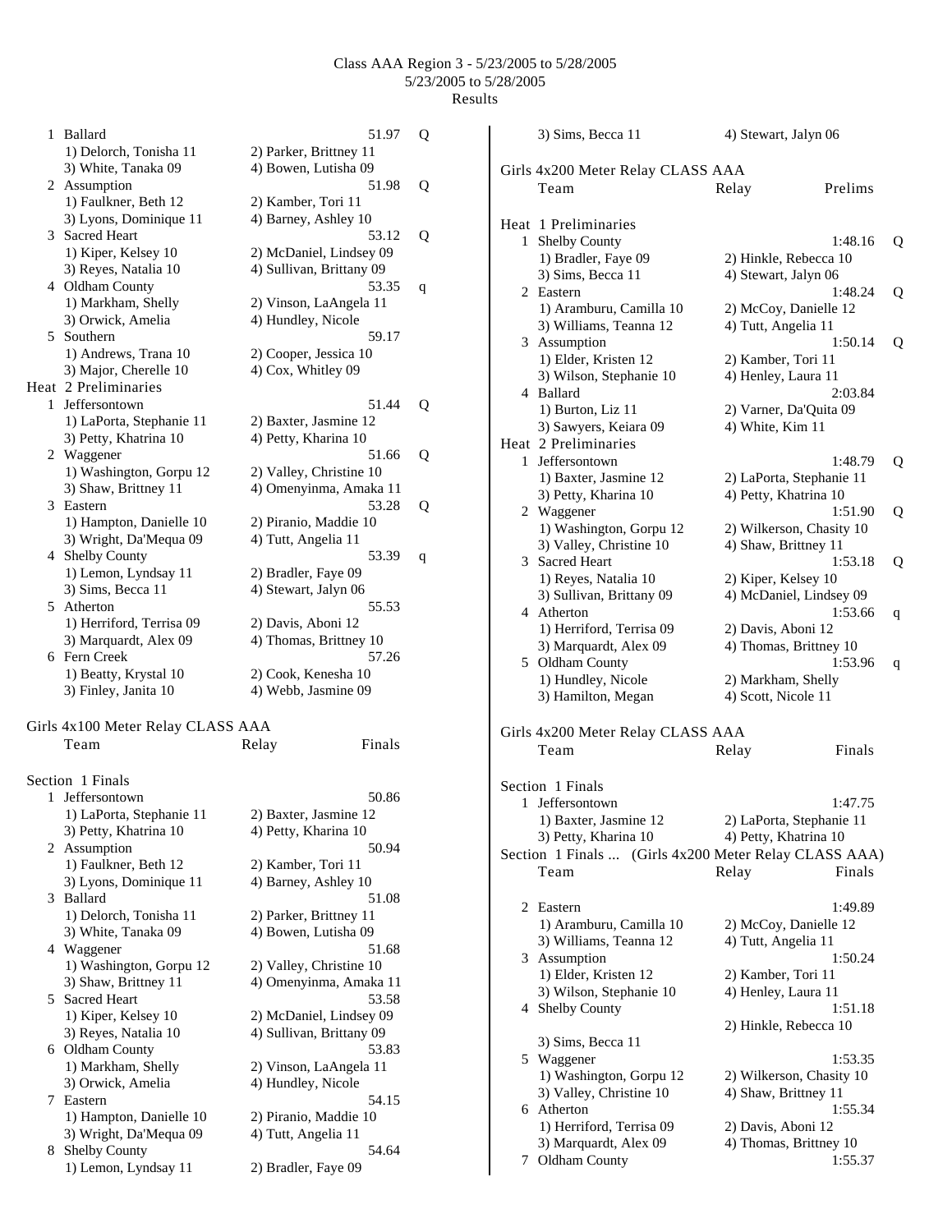|    | 1) Hundley, Nicole                                | 2) Markham, Shelly                          |   |
|----|---------------------------------------------------|---------------------------------------------|---|
|    | 3) Hamilton, Megan                                | 4) Scott, Nicole 11                         |   |
| 8. | <b>Sacred Heart</b>                               | 1:58.45                                     |   |
|    | 1) Reyes, Natalia 10                              | 2) Kiper, Kelsey 10                         |   |
|    | 3) Sullivan, Brittany 09                          | 4) McDaniel, Lindsey 09                     |   |
|    |                                                   |                                             |   |
|    | Girls 4x400 Meter Relay CLASS AAA                 |                                             |   |
|    | Team                                              | Prelims<br>Relay                            |   |
|    | Heat 1 Preliminaries                              |                                             |   |
| 1  | <b>Sacred Heart</b>                               | 4:24.03                                     | Q |
|    | 1) Ryan, Leah 11                                  | 2) Westfall, Kiera 11                       |   |
|    | 3) Hale, Alex 10                                  | 4) Groseclose, Erin 11                      |   |
|    | 2 Shelby County                                   | 4:31.75                                     | Q |
|    | 1) Clark, Shera 09                                | 2) Hinkle, Rebecca 10                       |   |
|    | 3) Lemon, Lyndsay 11                              | 4) Sims, Becca 11                           |   |
|    | 3 Oldham County                                   | 4:31.79                                     | Q |
|    | 1) Hundley, Nicole                                | 2) Scott, Nicole 11                         |   |
|    | 3) Vinson, LaAngela 11                            | 4) Hamilton, Megan                          |   |
|    | 4 Atherton                                        | 4:44.08                                     | q |
|    | 1) Perry, Chauntelle 09<br>3) Ratterman, Jenna 11 | 2) Mok, Nancy 09<br>4) Thomas, Brittney 10  |   |
| 5. | Southern                                          | 6:06.24                                     |   |
|    | 1) East, Sara 09                                  | 2) Sanzo, Christine 10                      |   |
|    | 3) Resendez, Savannah 11                          | 4) Lagowski, Joann 10                       |   |
|    | Heat 2 Preliminaries                              |                                             |   |
| 1  | Eastern                                           | 4:12.30                                     | Q |
|    | 1) Aramburu, Camilla 10                           | 2) Clark, Chani 11                          |   |
|    | 3) Williams, Teanna 12                            | 4) McCoy, Danielle 12                       |   |
|    | 2 Assumption                                      | 4:29.36                                     | Q |
|    | 1) Henley, Laura 11                               | 2) Moll, Karissa 10                         |   |
|    | 3) Armstrong, Laura 11                            | 4) Ryan, Debbie 09                          |   |
| 3  | Ballard                                           | 4:36.23                                     | Q |
|    | 1) Varner, Da'Quita 09                            | 2) Parker, Brittney 11                      |   |
|    | 3) Delorch, Tonisha 11<br>4 Jeffersontown         | 4) Sawyers, Keiara 09<br>4:42.71            |   |
|    | 1) Newberry, Rhyan 11                             | 2) Pugh, Lauren 09                          | q |
|    | 3) Baxter, Jasmine 12                             | 4) Petty, Khatrina 10                       |   |
|    |                                                   |                                             |   |
|    | Girls 4x400 Meter Relay CLASS AAA                 |                                             |   |
|    | Team                                              | Relay<br>Finals                             |   |
|    |                                                   |                                             |   |
|    | Section 1 Finals                                  |                                             |   |
| 1  | Eastern                                           | 4:07.65                                     |   |
|    | 1) Aramburu, Camilla 10                           | 2) Clark, Chani 11                          |   |
|    | 3) Williams, Teanna 12                            | 4) McCoy, Danielle 12                       |   |
|    | 2 Assumption                                      | 4:12.07                                     |   |
|    | 1) Henley, Laura 11<br>3) Armstrong, Laura 11     | 2) Moll, Karissa 10<br>4) Ryan, Debbie 09   |   |
| 3  | Sacred Heart                                      | 4:13.52                                     |   |
|    | 1) Ryan, Leah 11                                  | 2) Westfall, Kiera 11                       |   |
|    | 3) Hale, Alex 10                                  | 4) Groseclose, Erin 11                      |   |
|    | 4 Shelby County                                   | 4:17.87                                     |   |
|    | 1) Clark, Shera 09                                | 2) Hinkle, Rebecca 10                       |   |
|    | 3) Lemon, Lyndsay 11                              | 4) Sims, Becca 11                           |   |
| 5  | Ballard                                           | 4:30.60                                     |   |
|    | 1) Varner, Da'Quita 09                            | 2) Parker, Brittney 11                      |   |
|    | 3) Delorch, Tonisha 11                            | 4) Sawyers, Keiara 09                       |   |
| 6  | Jeffersontown                                     | 4:32.41                                     |   |
|    | 1) Newberry, Rhyan 11<br>3) Baxter, Jasmine 12    | 2) Pugh, Lauren 09<br>4) Petty, Khatrina 10 |   |
|    |                                                   |                                             |   |

| 7         | Atherton                                    |    |                          | 4:34.51  |              |
|-----------|---------------------------------------------|----|--------------------------|----------|--------------|
|           | 1) Perry, Chauntelle 09                     |    | 2) Mok, Nancy 09         |          |              |
|           | 3) Ratterman, Jenna 11<br>--- Oldham County |    | 4) Thomas, Brittney 10   | DQ       |              |
|           | 1) Hundley, Nicole                          |    | 2) Scott, Nicole 11      |          |              |
|           | 3) Vinson, LaAngela 11                      |    | 4) Hamilton, Megan       |          |              |
|           | Girls 4x800 Meter Relay CLASS AAA           |    |                          |          |              |
|           | Team                                        |    | Relay                    | Finals   |              |
|           |                                             |    |                          |          |              |
| Section 1 |                                             |    |                          |          |              |
|           | 1 Eastern                                   |    |                          | 9:48.62  |              |
|           | 1) Samuels, Cristin 11                      |    | 2) Williams, Teanna 12   |          |              |
|           | 3) Aramburu, Camilla 10                     |    | 4) Clark, Chani 11       |          |              |
|           | 2 Assumption                                |    |                          | 9:48.86  |              |
|           | 1) Ryan, Debbie 09                          |    | 2) Haworth, Nicole 12    |          |              |
|           | 3) Grant, Holly 12                          |    | 4) Lega, Bethany 10      |          |              |
|           | 3 Sacred Heart                              |    |                          | 9:49.02  |              |
|           | 1) Ryan, Leah 11                            |    | 2) Hill, Kipling 11      |          |              |
|           | 3) Peterson, Katherine 12                   |    | 4) Hale, Alex 10         |          |              |
|           | 4 Ballard                                   |    |                          | 10:46.21 |              |
|           | 1) Blake, Emily 11                          |    | 2) Carrillo, Alina 12    |          |              |
|           | 3) Hayman, Emily 11                         |    | 4) Hayman, Laura 11      |          |              |
|           | 5 Shelby County                             |    |                          | 10:49.22 |              |
|           | 1) Clark, Shera 09                          |    | 2) Wright, Sara 10       |          |              |
|           | 3) Raisor, Marissa 07                       |    | 4) York, Whitney 11      |          |              |
|           | 6 Oldham County                             |    |                          | 11:18.76 |              |
|           | 1) Willingham, Danielle                     |    | 2) Deane, Amanda 10      |          |              |
|           | 3) Simpson, Kelsi 08                        |    | 4) Grogan, Grace 09      |          |              |
|           | 7 Atherton                                  |    |                          | 11:46.38 |              |
|           | 1) Krome, Isabel 09                         |    | 2) Perry, Chauntelle 09  |          |              |
|           | 3) Rapp, Hannah 09<br>8 Southern            |    | 4) Ratterman, Jenna 11   | 15:10.88 |              |
|           |                                             |    | 2) Lagowski, Joann 10    |          |              |
|           | 1) East, Sara 09<br>3) Sanzo, Christine 10  |    | 4) Resendez, Savannah 11 |          |              |
|           |                                             |    |                          |          |              |
|           | Boys 100 Meter Dash CLASS AAA               |    |                          |          |              |
|           | Name                                        | Yr |                          | School   | Prelims      |
|           | Heat 1 Preliminaries                        |    |                          |          |              |
|           | 1 Stone, Rudolph                            |    | 12 Atherton              | 11.44    | $\circ$      |
| 2         | Vinson, Jaque                               |    | Oldham County            | 11.52    | Q            |
|           | 3 Phelps, Garnett                           | 11 | Ballard                  | 11.59    |              |
|           | 4 Wilcox Jr, Greg                           | 11 | Seneca                   | 11.62    |              |
|           | 5 Lawton, Tyheem                            |    | 09 Fern Creek            | 11.95    |              |
|           | Heat 2 Preliminaries                        |    |                          |          |              |
| 1         | Winston, Rontay                             | 11 | Waggener                 | 11.12    | Q            |
|           | 2 Orndorff, Steve                           | 11 | Trinity                  | 11.17    | Q            |
|           | 3 Smith, Fred                               | 11 | Seneca                   | 11.30    | q            |
|           | 4 Daniels, Jay                              | 11 | Oldham County            | 11.51    |              |
|           | 5 Thomas, Terrance                          | 12 | Southern                 | 11.96    |              |
|           | 6 Eden, Max                                 | 09 | Shelby County            | 12.97    |              |
|           | Heat 3 Preliminaries                        |    |                          |          |              |
| 1         | Smith, Alfonso                              | 12 | Waggener                 | 10.94    | Q            |
|           | 2 Smith, Chad                               | 12 | Southern                 | 11.25    | Q            |
|           | 3 Parker, Aaron                             |    | 12 Trinity               | 11.31    | $\mathbf{q}$ |
|           | 4 Brown, Bryant                             | 11 | Jeffersontown            | 11.67    |              |
|           | 5 Soudom, Brandon                           | 12 | <b>Shelby County</b>     | 11.87    |              |
|           | 6 Moran, Jamel                              | 11 | Fern Creek               | 12.28    |              |
| 7         | Withrow, Rayshad                            | 11 | Ballard                  | 12.45    |              |
|           |                                             |    |                          |          |              |
|           |                                             |    |                          |          |              |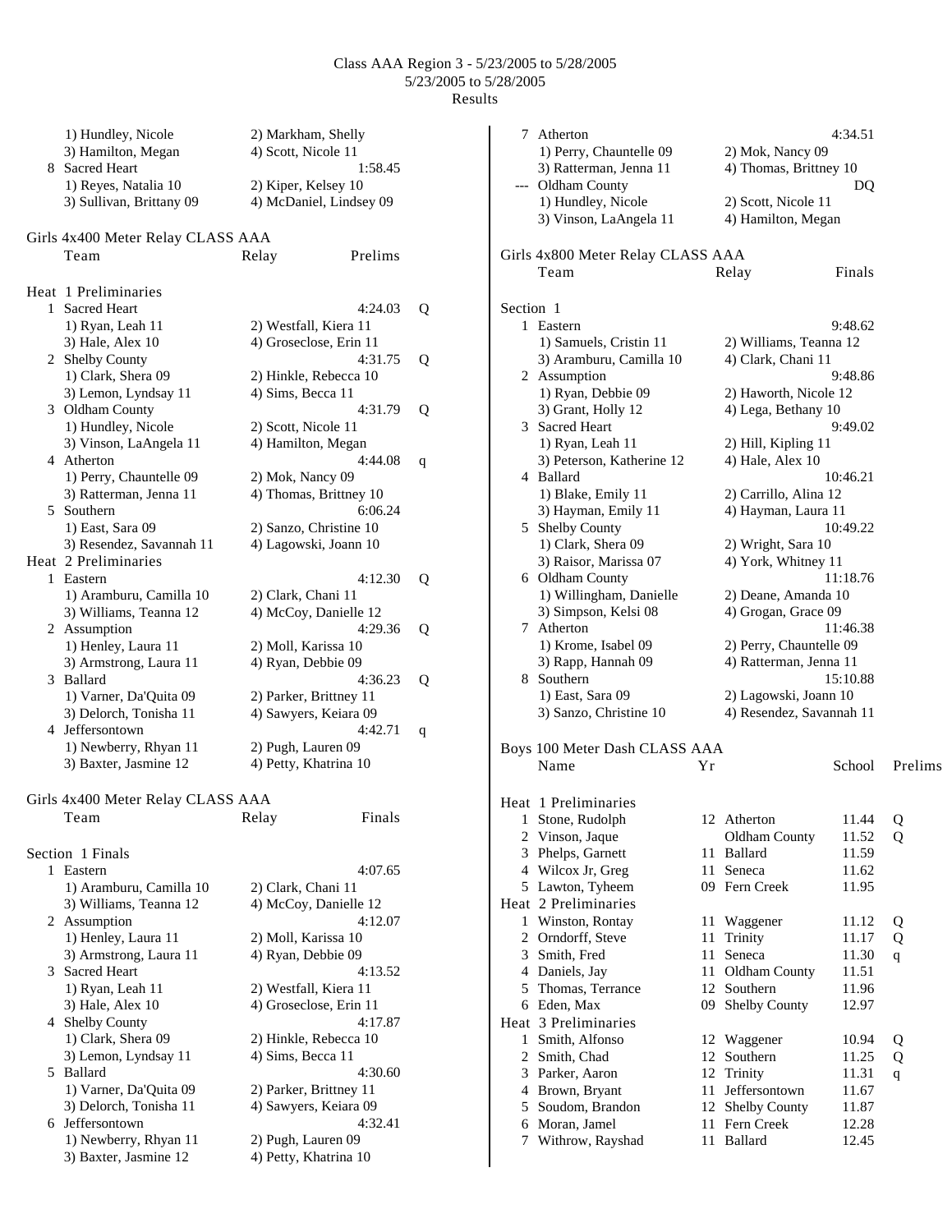| Boys 100 Meter Dash CLASS AAA         |      |                      |        |         |
|---------------------------------------|------|----------------------|--------|---------|
| Name                                  | Υr   |                      | School | Finals  |
| Section 1 Finals                      |      |                      |        |         |
| 1 Smith, Alfonso                      |      | 12 Waggener          | 10.88  |         |
| 2 Orndorff, Steve                     | 11   | Trinity              | 11.12  |         |
| 3 Parker, Aaron                       |      | 12 Trinity           | 11.16  |         |
| 4 Smith, Chad                         |      | 12 Southern          | 11.27  |         |
| 5 Smith, Fred                         |      | 11 Seneca            | 11.47  |         |
| 6 Stone, Rudolph                      |      | 12 Atherton          | 11.68  |         |
| 7 Vinson, Jaque                       |      | <b>Oldham County</b> | 11.72  |         |
| --- Winston, Rontay                   |      | 11 Waggener          | DQ     |         |
| Boys 200 Meter Dash CLASS AAA         |      |                      |        |         |
| Name                                  | Υr   |                      | School | Prelims |
| Heat 1 Preliminaries                  |      |                      |        |         |
| 1 Orndorff, Steve                     |      | 11 Trinity           | 22.35  | Q       |
| 2 Parker, Aaron                       |      | 12 Trinity           | 23.06  | Q       |
| 3 Winston, Rontay                     |      | 11 Waggener          | 23.12  | q       |
| 4 Soudom, Brandon                     | 12   | <b>Shelby County</b> | 24.32  |         |
| 5 Francis, David                      |      | 10 Ballard           | 26.41  |         |
| 6 Jones, Kendrick                     |      | 10 Ballard           | 26.55  |         |
| Heat 2 Preliminaries                  |      |                      |        |         |
| 1 Brown, Julian                       |      | 11 Seneca            | 23.14  | Q       |
| 2 Brown, Bryant                       |      | 11 Jeffersontown     | 24.02  | Q       |
| 3 Vinson, Jaque                       |      | <b>Oldham County</b> | 24.14  |         |
| 4 Holt, Tres                          | 11   | <b>Shelby County</b> | 26.13  |         |
| Heat 3 Preliminaries                  |      |                      |        |         |
| 1 Smith, Alfonso                      |      | 12 Waggener          | 22.57  | Q       |
| 2 Daniels, Jay                        |      | 11 Oldham County     | 23.04  | Q       |
| 3 Lawton, Tyheem                      |      | 09 Fern Creek        | 24.13  | q       |
| 4 Hicks, Jerrod                       |      | 11 Fern Creek        | 24.94  |         |
| 5 Thomas, Terrance                    |      | 12 Southern          | 25.20  |         |
| 6 Smith, Chad                         |      | 12 Southern          | 25.38  |         |
|                                       |      |                      |        |         |
| Boys 200 Meter Dash CLASS AAA<br>Name | Υr   |                      | School | Finals  |
|                                       |      |                      |        |         |
| Section 1 Finals                      |      | 12 Trinity           | 22.22  |         |
| 1 Parker, Aaron<br>2 Smith, Alfonso   |      | 12 Waggener          | 22.24  |         |
| 3 Orndorff, Steve                     | 11   | Trinity              | 22.43  |         |
| 4 Brown, Julian                       | 11   | Seneca               | 22.83  |         |
| 5 Winston, Rontay                     | 11   | Waggener             | 22.94  |         |
| 6 Daniels, Jay                        | 11   | Oldham County        | 23.18  |         |
| 7 Brown, Bryant                       | 11   | Jeffersontown        | 23.66  |         |
| 8 Lawton, Tyheem                      |      | 09 Fern Creek        | 24.61  |         |
|                                       |      |                      |        |         |
| Boys 400 Meter Dash CLASS AAA         |      |                      |        |         |
| Name                                  | Υr   |                      | School | Prelims |
| Heat 1 Preliminaries                  |      |                      |        |         |
| 1 Wilson, Kevan                       |      | 11 Eastern           | 50.75  | Q       |
| 2 Heitz, Kevin                        |      | 12 Ballard           | 51.92  | Q       |
| 3 Mitchell, Carlos                    |      | 11 Fern Creek        | 53.38  | q       |
| 4 Hershman, Brian                     |      | 12 Trinity           | 54.28  |         |
| 5 Carr, Mark                          | 11 - | Ballard              | 55.77  |         |
| 6 Burke, Justin                       |      | 10 Atherton          | 57.38  |         |
| 7 Cathart, Jerel                      |      | 11 Southern          | 57.65  |         |

| 1 Cole, Duke<br>12 Seneca<br>51.63<br>Q<br>2 Robinson, Ryan<br>12 Eastern<br>52.04<br>Q<br>3 Thompson, Corey<br>12 Waggener<br>52.88<br>q<br>4 Simms, Trevor<br>12 Shelby County<br>53.69<br>09 Fern Creek<br>5 McGinnis, Dominique<br>55.21<br>6 Kelsey, Steven<br>09 Jeffersontown<br>59.44<br>Heat 3 Preliminaries<br>1 Hill, Byron<br>12 Waggener<br>51.00<br>Q<br>2 Buntin, Maurice<br>12 Seneca<br>52.87<br>Q<br>3 Hartlage, Buck<br>12 Oldham County<br>53.50<br>4 Owens, Kevin<br>54.20<br>Trinity<br>11<br>Shelby County<br>5 Holt, Tres<br>11<br>55.93<br>10 Southern<br>6 Tambo, Sabiri<br>58.08<br>Boys 400 Meter Dash CLASS AAA<br>Name<br>Yr<br>School<br>Finals<br>Section 1 Finals<br>1 Cole, Duke<br>50.49<br>12 Seneca<br>2 Hill, Byron<br>12 Waggener<br>50.67<br>3 Mitchell, Carlos<br>11 Fern Creek<br>50.80<br>4 Wilson, Kevan<br>11 Eastern<br>50.92<br>5 Heitz, Kevin<br>12 Ballard<br>50.96<br>6 Thompson, Corey<br>12 Waggener<br>51.91<br>7 Robinson, Ryan<br>12 Eastern<br>51.94<br>Boys 800 Meter Run CLASS AAA<br>Name<br>Υr<br>School<br>Finals<br>Section 1<br>1 Hinkle, John<br>12 Shelby County<br>1:56.44<br>Section 1  (Boys 800 Meter Run CLASS AAA)<br>Name<br>School<br>Finals<br>Υr<br>2 Minogue, Kenny<br>Trinity<br>11<br>1:57.01<br>3 Oskins, Chris<br>12 Waggener<br>1:58.18<br>4 Felz, Ben<br>12 Trinity<br>2:01.84<br>5 Baptiste, Diego<br>12 Eastern<br>2:02.05<br>6 Barnard, Stuart<br>11 Oldham County<br>2:03.97<br>Gonzalez, Miguel<br>12 Ballard<br>2:05.06<br>7<br>8 Dieruf, John<br>11<br>Southern<br>2:07.27<br>9 Boyd, Andrew<br>12 Eastern<br>2:07.99<br>10 Liu, Harry<br>11 Waggener<br>2:10.13<br>11 Perugini, Tony<br>Seneca<br>12<br>2:13.48<br>Shelby County<br>12 Zaremba, Alec<br>08<br>2:19.05<br>13 Landherr, Evan<br>09<br>Seneca<br>2:21.57<br>14 Docter, John<br><b>Ballard</b><br>11<br>2:43.15<br>09 Jeffersontown<br>14 Baxter, Chris<br>2:43.15<br>Boys 1600 Meter Run CLASS AAA<br>School<br>Name<br>Υr<br>Finals<br>Section 1<br>Hinkle, John<br>12 Shelby County<br>4:22.03<br>1<br>12<br>2 Daly, Pat<br>Trinity<br>4:26.34<br>12 Eastern<br>3 Boyd, Andrew<br>4:28.75<br>4 Prater, Ken<br>10 Oldham County<br>4:30.30<br>5 Darrow, Sean<br>10 Trinity<br>4:39.83<br>Ballard<br>6 Ruppert, Zach<br>11<br>4:40.68<br>Lohman, Michael<br>12 Waggener<br>4:43.97<br>7 | Heat 2 Preliminaries |  |  |
|------------------------------------------------------------------------------------------------------------------------------------------------------------------------------------------------------------------------------------------------------------------------------------------------------------------------------------------------------------------------------------------------------------------------------------------------------------------------------------------------------------------------------------------------------------------------------------------------------------------------------------------------------------------------------------------------------------------------------------------------------------------------------------------------------------------------------------------------------------------------------------------------------------------------------------------------------------------------------------------------------------------------------------------------------------------------------------------------------------------------------------------------------------------------------------------------------------------------------------------------------------------------------------------------------------------------------------------------------------------------------------------------------------------------------------------------------------------------------------------------------------------------------------------------------------------------------------------------------------------------------------------------------------------------------------------------------------------------------------------------------------------------------------------------------------------------------------------------------------------------------------------------------------------------------------------------------------------------------------------------------------------------------------------------------------------------------------------------------------------------------------------------------------------------------------------------------------------------------------------------------------------------------------------------------------------------------------------------|----------------------|--|--|
|                                                                                                                                                                                                                                                                                                                                                                                                                                                                                                                                                                                                                                                                                                                                                                                                                                                                                                                                                                                                                                                                                                                                                                                                                                                                                                                                                                                                                                                                                                                                                                                                                                                                                                                                                                                                                                                                                                                                                                                                                                                                                                                                                                                                                                                                                                                                                |                      |  |  |
|                                                                                                                                                                                                                                                                                                                                                                                                                                                                                                                                                                                                                                                                                                                                                                                                                                                                                                                                                                                                                                                                                                                                                                                                                                                                                                                                                                                                                                                                                                                                                                                                                                                                                                                                                                                                                                                                                                                                                                                                                                                                                                                                                                                                                                                                                                                                                |                      |  |  |
|                                                                                                                                                                                                                                                                                                                                                                                                                                                                                                                                                                                                                                                                                                                                                                                                                                                                                                                                                                                                                                                                                                                                                                                                                                                                                                                                                                                                                                                                                                                                                                                                                                                                                                                                                                                                                                                                                                                                                                                                                                                                                                                                                                                                                                                                                                                                                |                      |  |  |
|                                                                                                                                                                                                                                                                                                                                                                                                                                                                                                                                                                                                                                                                                                                                                                                                                                                                                                                                                                                                                                                                                                                                                                                                                                                                                                                                                                                                                                                                                                                                                                                                                                                                                                                                                                                                                                                                                                                                                                                                                                                                                                                                                                                                                                                                                                                                                |                      |  |  |
|                                                                                                                                                                                                                                                                                                                                                                                                                                                                                                                                                                                                                                                                                                                                                                                                                                                                                                                                                                                                                                                                                                                                                                                                                                                                                                                                                                                                                                                                                                                                                                                                                                                                                                                                                                                                                                                                                                                                                                                                                                                                                                                                                                                                                                                                                                                                                |                      |  |  |
|                                                                                                                                                                                                                                                                                                                                                                                                                                                                                                                                                                                                                                                                                                                                                                                                                                                                                                                                                                                                                                                                                                                                                                                                                                                                                                                                                                                                                                                                                                                                                                                                                                                                                                                                                                                                                                                                                                                                                                                                                                                                                                                                                                                                                                                                                                                                                |                      |  |  |
|                                                                                                                                                                                                                                                                                                                                                                                                                                                                                                                                                                                                                                                                                                                                                                                                                                                                                                                                                                                                                                                                                                                                                                                                                                                                                                                                                                                                                                                                                                                                                                                                                                                                                                                                                                                                                                                                                                                                                                                                                                                                                                                                                                                                                                                                                                                                                |                      |  |  |
|                                                                                                                                                                                                                                                                                                                                                                                                                                                                                                                                                                                                                                                                                                                                                                                                                                                                                                                                                                                                                                                                                                                                                                                                                                                                                                                                                                                                                                                                                                                                                                                                                                                                                                                                                                                                                                                                                                                                                                                                                                                                                                                                                                                                                                                                                                                                                |                      |  |  |
|                                                                                                                                                                                                                                                                                                                                                                                                                                                                                                                                                                                                                                                                                                                                                                                                                                                                                                                                                                                                                                                                                                                                                                                                                                                                                                                                                                                                                                                                                                                                                                                                                                                                                                                                                                                                                                                                                                                                                                                                                                                                                                                                                                                                                                                                                                                                                |                      |  |  |
|                                                                                                                                                                                                                                                                                                                                                                                                                                                                                                                                                                                                                                                                                                                                                                                                                                                                                                                                                                                                                                                                                                                                                                                                                                                                                                                                                                                                                                                                                                                                                                                                                                                                                                                                                                                                                                                                                                                                                                                                                                                                                                                                                                                                                                                                                                                                                |                      |  |  |
|                                                                                                                                                                                                                                                                                                                                                                                                                                                                                                                                                                                                                                                                                                                                                                                                                                                                                                                                                                                                                                                                                                                                                                                                                                                                                                                                                                                                                                                                                                                                                                                                                                                                                                                                                                                                                                                                                                                                                                                                                                                                                                                                                                                                                                                                                                                                                |                      |  |  |
|                                                                                                                                                                                                                                                                                                                                                                                                                                                                                                                                                                                                                                                                                                                                                                                                                                                                                                                                                                                                                                                                                                                                                                                                                                                                                                                                                                                                                                                                                                                                                                                                                                                                                                                                                                                                                                                                                                                                                                                                                                                                                                                                                                                                                                                                                                                                                |                      |  |  |
|                                                                                                                                                                                                                                                                                                                                                                                                                                                                                                                                                                                                                                                                                                                                                                                                                                                                                                                                                                                                                                                                                                                                                                                                                                                                                                                                                                                                                                                                                                                                                                                                                                                                                                                                                                                                                                                                                                                                                                                                                                                                                                                                                                                                                                                                                                                                                |                      |  |  |
|                                                                                                                                                                                                                                                                                                                                                                                                                                                                                                                                                                                                                                                                                                                                                                                                                                                                                                                                                                                                                                                                                                                                                                                                                                                                                                                                                                                                                                                                                                                                                                                                                                                                                                                                                                                                                                                                                                                                                                                                                                                                                                                                                                                                                                                                                                                                                |                      |  |  |
|                                                                                                                                                                                                                                                                                                                                                                                                                                                                                                                                                                                                                                                                                                                                                                                                                                                                                                                                                                                                                                                                                                                                                                                                                                                                                                                                                                                                                                                                                                                                                                                                                                                                                                                                                                                                                                                                                                                                                                                                                                                                                                                                                                                                                                                                                                                                                |                      |  |  |
|                                                                                                                                                                                                                                                                                                                                                                                                                                                                                                                                                                                                                                                                                                                                                                                                                                                                                                                                                                                                                                                                                                                                                                                                                                                                                                                                                                                                                                                                                                                                                                                                                                                                                                                                                                                                                                                                                                                                                                                                                                                                                                                                                                                                                                                                                                                                                |                      |  |  |
|                                                                                                                                                                                                                                                                                                                                                                                                                                                                                                                                                                                                                                                                                                                                                                                                                                                                                                                                                                                                                                                                                                                                                                                                                                                                                                                                                                                                                                                                                                                                                                                                                                                                                                                                                                                                                                                                                                                                                                                                                                                                                                                                                                                                                                                                                                                                                |                      |  |  |
|                                                                                                                                                                                                                                                                                                                                                                                                                                                                                                                                                                                                                                                                                                                                                                                                                                                                                                                                                                                                                                                                                                                                                                                                                                                                                                                                                                                                                                                                                                                                                                                                                                                                                                                                                                                                                                                                                                                                                                                                                                                                                                                                                                                                                                                                                                                                                |                      |  |  |
|                                                                                                                                                                                                                                                                                                                                                                                                                                                                                                                                                                                                                                                                                                                                                                                                                                                                                                                                                                                                                                                                                                                                                                                                                                                                                                                                                                                                                                                                                                                                                                                                                                                                                                                                                                                                                                                                                                                                                                                                                                                                                                                                                                                                                                                                                                                                                |                      |  |  |
|                                                                                                                                                                                                                                                                                                                                                                                                                                                                                                                                                                                                                                                                                                                                                                                                                                                                                                                                                                                                                                                                                                                                                                                                                                                                                                                                                                                                                                                                                                                                                                                                                                                                                                                                                                                                                                                                                                                                                                                                                                                                                                                                                                                                                                                                                                                                                |                      |  |  |
|                                                                                                                                                                                                                                                                                                                                                                                                                                                                                                                                                                                                                                                                                                                                                                                                                                                                                                                                                                                                                                                                                                                                                                                                                                                                                                                                                                                                                                                                                                                                                                                                                                                                                                                                                                                                                                                                                                                                                                                                                                                                                                                                                                                                                                                                                                                                                |                      |  |  |
|                                                                                                                                                                                                                                                                                                                                                                                                                                                                                                                                                                                                                                                                                                                                                                                                                                                                                                                                                                                                                                                                                                                                                                                                                                                                                                                                                                                                                                                                                                                                                                                                                                                                                                                                                                                                                                                                                                                                                                                                                                                                                                                                                                                                                                                                                                                                                |                      |  |  |
|                                                                                                                                                                                                                                                                                                                                                                                                                                                                                                                                                                                                                                                                                                                                                                                                                                                                                                                                                                                                                                                                                                                                                                                                                                                                                                                                                                                                                                                                                                                                                                                                                                                                                                                                                                                                                                                                                                                                                                                                                                                                                                                                                                                                                                                                                                                                                |                      |  |  |
|                                                                                                                                                                                                                                                                                                                                                                                                                                                                                                                                                                                                                                                                                                                                                                                                                                                                                                                                                                                                                                                                                                                                                                                                                                                                                                                                                                                                                                                                                                                                                                                                                                                                                                                                                                                                                                                                                                                                                                                                                                                                                                                                                                                                                                                                                                                                                |                      |  |  |
|                                                                                                                                                                                                                                                                                                                                                                                                                                                                                                                                                                                                                                                                                                                                                                                                                                                                                                                                                                                                                                                                                                                                                                                                                                                                                                                                                                                                                                                                                                                                                                                                                                                                                                                                                                                                                                                                                                                                                                                                                                                                                                                                                                                                                                                                                                                                                |                      |  |  |
|                                                                                                                                                                                                                                                                                                                                                                                                                                                                                                                                                                                                                                                                                                                                                                                                                                                                                                                                                                                                                                                                                                                                                                                                                                                                                                                                                                                                                                                                                                                                                                                                                                                                                                                                                                                                                                                                                                                                                                                                                                                                                                                                                                                                                                                                                                                                                |                      |  |  |
|                                                                                                                                                                                                                                                                                                                                                                                                                                                                                                                                                                                                                                                                                                                                                                                                                                                                                                                                                                                                                                                                                                                                                                                                                                                                                                                                                                                                                                                                                                                                                                                                                                                                                                                                                                                                                                                                                                                                                                                                                                                                                                                                                                                                                                                                                                                                                |                      |  |  |
|                                                                                                                                                                                                                                                                                                                                                                                                                                                                                                                                                                                                                                                                                                                                                                                                                                                                                                                                                                                                                                                                                                                                                                                                                                                                                                                                                                                                                                                                                                                                                                                                                                                                                                                                                                                                                                                                                                                                                                                                                                                                                                                                                                                                                                                                                                                                                |                      |  |  |
|                                                                                                                                                                                                                                                                                                                                                                                                                                                                                                                                                                                                                                                                                                                                                                                                                                                                                                                                                                                                                                                                                                                                                                                                                                                                                                                                                                                                                                                                                                                                                                                                                                                                                                                                                                                                                                                                                                                                                                                                                                                                                                                                                                                                                                                                                                                                                |                      |  |  |
|                                                                                                                                                                                                                                                                                                                                                                                                                                                                                                                                                                                                                                                                                                                                                                                                                                                                                                                                                                                                                                                                                                                                                                                                                                                                                                                                                                                                                                                                                                                                                                                                                                                                                                                                                                                                                                                                                                                                                                                                                                                                                                                                                                                                                                                                                                                                                |                      |  |  |
|                                                                                                                                                                                                                                                                                                                                                                                                                                                                                                                                                                                                                                                                                                                                                                                                                                                                                                                                                                                                                                                                                                                                                                                                                                                                                                                                                                                                                                                                                                                                                                                                                                                                                                                                                                                                                                                                                                                                                                                                                                                                                                                                                                                                                                                                                                                                                |                      |  |  |
|                                                                                                                                                                                                                                                                                                                                                                                                                                                                                                                                                                                                                                                                                                                                                                                                                                                                                                                                                                                                                                                                                                                                                                                                                                                                                                                                                                                                                                                                                                                                                                                                                                                                                                                                                                                                                                                                                                                                                                                                                                                                                                                                                                                                                                                                                                                                                |                      |  |  |
|                                                                                                                                                                                                                                                                                                                                                                                                                                                                                                                                                                                                                                                                                                                                                                                                                                                                                                                                                                                                                                                                                                                                                                                                                                                                                                                                                                                                                                                                                                                                                                                                                                                                                                                                                                                                                                                                                                                                                                                                                                                                                                                                                                                                                                                                                                                                                |                      |  |  |
|                                                                                                                                                                                                                                                                                                                                                                                                                                                                                                                                                                                                                                                                                                                                                                                                                                                                                                                                                                                                                                                                                                                                                                                                                                                                                                                                                                                                                                                                                                                                                                                                                                                                                                                                                                                                                                                                                                                                                                                                                                                                                                                                                                                                                                                                                                                                                |                      |  |  |
|                                                                                                                                                                                                                                                                                                                                                                                                                                                                                                                                                                                                                                                                                                                                                                                                                                                                                                                                                                                                                                                                                                                                                                                                                                                                                                                                                                                                                                                                                                                                                                                                                                                                                                                                                                                                                                                                                                                                                                                                                                                                                                                                                                                                                                                                                                                                                |                      |  |  |
|                                                                                                                                                                                                                                                                                                                                                                                                                                                                                                                                                                                                                                                                                                                                                                                                                                                                                                                                                                                                                                                                                                                                                                                                                                                                                                                                                                                                                                                                                                                                                                                                                                                                                                                                                                                                                                                                                                                                                                                                                                                                                                                                                                                                                                                                                                                                                |                      |  |  |
|                                                                                                                                                                                                                                                                                                                                                                                                                                                                                                                                                                                                                                                                                                                                                                                                                                                                                                                                                                                                                                                                                                                                                                                                                                                                                                                                                                                                                                                                                                                                                                                                                                                                                                                                                                                                                                                                                                                                                                                                                                                                                                                                                                                                                                                                                                                                                |                      |  |  |
|                                                                                                                                                                                                                                                                                                                                                                                                                                                                                                                                                                                                                                                                                                                                                                                                                                                                                                                                                                                                                                                                                                                                                                                                                                                                                                                                                                                                                                                                                                                                                                                                                                                                                                                                                                                                                                                                                                                                                                                                                                                                                                                                                                                                                                                                                                                                                |                      |  |  |
|                                                                                                                                                                                                                                                                                                                                                                                                                                                                                                                                                                                                                                                                                                                                                                                                                                                                                                                                                                                                                                                                                                                                                                                                                                                                                                                                                                                                                                                                                                                                                                                                                                                                                                                                                                                                                                                                                                                                                                                                                                                                                                                                                                                                                                                                                                                                                |                      |  |  |
|                                                                                                                                                                                                                                                                                                                                                                                                                                                                                                                                                                                                                                                                                                                                                                                                                                                                                                                                                                                                                                                                                                                                                                                                                                                                                                                                                                                                                                                                                                                                                                                                                                                                                                                                                                                                                                                                                                                                                                                                                                                                                                                                                                                                                                                                                                                                                |                      |  |  |
|                                                                                                                                                                                                                                                                                                                                                                                                                                                                                                                                                                                                                                                                                                                                                                                                                                                                                                                                                                                                                                                                                                                                                                                                                                                                                                                                                                                                                                                                                                                                                                                                                                                                                                                                                                                                                                                                                                                                                                                                                                                                                                                                                                                                                                                                                                                                                |                      |  |  |
|                                                                                                                                                                                                                                                                                                                                                                                                                                                                                                                                                                                                                                                                                                                                                                                                                                                                                                                                                                                                                                                                                                                                                                                                                                                                                                                                                                                                                                                                                                                                                                                                                                                                                                                                                                                                                                                                                                                                                                                                                                                                                                                                                                                                                                                                                                                                                |                      |  |  |
|                                                                                                                                                                                                                                                                                                                                                                                                                                                                                                                                                                                                                                                                                                                                                                                                                                                                                                                                                                                                                                                                                                                                                                                                                                                                                                                                                                                                                                                                                                                                                                                                                                                                                                                                                                                                                                                                                                                                                                                                                                                                                                                                                                                                                                                                                                                                                |                      |  |  |
|                                                                                                                                                                                                                                                                                                                                                                                                                                                                                                                                                                                                                                                                                                                                                                                                                                                                                                                                                                                                                                                                                                                                                                                                                                                                                                                                                                                                                                                                                                                                                                                                                                                                                                                                                                                                                                                                                                                                                                                                                                                                                                                                                                                                                                                                                                                                                |                      |  |  |
|                                                                                                                                                                                                                                                                                                                                                                                                                                                                                                                                                                                                                                                                                                                                                                                                                                                                                                                                                                                                                                                                                                                                                                                                                                                                                                                                                                                                                                                                                                                                                                                                                                                                                                                                                                                                                                                                                                                                                                                                                                                                                                                                                                                                                                                                                                                                                |                      |  |  |
|                                                                                                                                                                                                                                                                                                                                                                                                                                                                                                                                                                                                                                                                                                                                                                                                                                                                                                                                                                                                                                                                                                                                                                                                                                                                                                                                                                                                                                                                                                                                                                                                                                                                                                                                                                                                                                                                                                                                                                                                                                                                                                                                                                                                                                                                                                                                                |                      |  |  |
|                                                                                                                                                                                                                                                                                                                                                                                                                                                                                                                                                                                                                                                                                                                                                                                                                                                                                                                                                                                                                                                                                                                                                                                                                                                                                                                                                                                                                                                                                                                                                                                                                                                                                                                                                                                                                                                                                                                                                                                                                                                                                                                                                                                                                                                                                                                                                |                      |  |  |
|                                                                                                                                                                                                                                                                                                                                                                                                                                                                                                                                                                                                                                                                                                                                                                                                                                                                                                                                                                                                                                                                                                                                                                                                                                                                                                                                                                                                                                                                                                                                                                                                                                                                                                                                                                                                                                                                                                                                                                                                                                                                                                                                                                                                                                                                                                                                                |                      |  |  |
|                                                                                                                                                                                                                                                                                                                                                                                                                                                                                                                                                                                                                                                                                                                                                                                                                                                                                                                                                                                                                                                                                                                                                                                                                                                                                                                                                                                                                                                                                                                                                                                                                                                                                                                                                                                                                                                                                                                                                                                                                                                                                                                                                                                                                                                                                                                                                |                      |  |  |
|                                                                                                                                                                                                                                                                                                                                                                                                                                                                                                                                                                                                                                                                                                                                                                                                                                                                                                                                                                                                                                                                                                                                                                                                                                                                                                                                                                                                                                                                                                                                                                                                                                                                                                                                                                                                                                                                                                                                                                                                                                                                                                                                                                                                                                                                                                                                                |                      |  |  |
|                                                                                                                                                                                                                                                                                                                                                                                                                                                                                                                                                                                                                                                                                                                                                                                                                                                                                                                                                                                                                                                                                                                                                                                                                                                                                                                                                                                                                                                                                                                                                                                                                                                                                                                                                                                                                                                                                                                                                                                                                                                                                                                                                                                                                                                                                                                                                |                      |  |  |
|                                                                                                                                                                                                                                                                                                                                                                                                                                                                                                                                                                                                                                                                                                                                                                                                                                                                                                                                                                                                                                                                                                                                                                                                                                                                                                                                                                                                                                                                                                                                                                                                                                                                                                                                                                                                                                                                                                                                                                                                                                                                                                                                                                                                                                                                                                                                                |                      |  |  |
|                                                                                                                                                                                                                                                                                                                                                                                                                                                                                                                                                                                                                                                                                                                                                                                                                                                                                                                                                                                                                                                                                                                                                                                                                                                                                                                                                                                                                                                                                                                                                                                                                                                                                                                                                                                                                                                                                                                                                                                                                                                                                                                                                                                                                                                                                                                                                |                      |  |  |
|                                                                                                                                                                                                                                                                                                                                                                                                                                                                                                                                                                                                                                                                                                                                                                                                                                                                                                                                                                                                                                                                                                                                                                                                                                                                                                                                                                                                                                                                                                                                                                                                                                                                                                                                                                                                                                                                                                                                                                                                                                                                                                                                                                                                                                                                                                                                                |                      |  |  |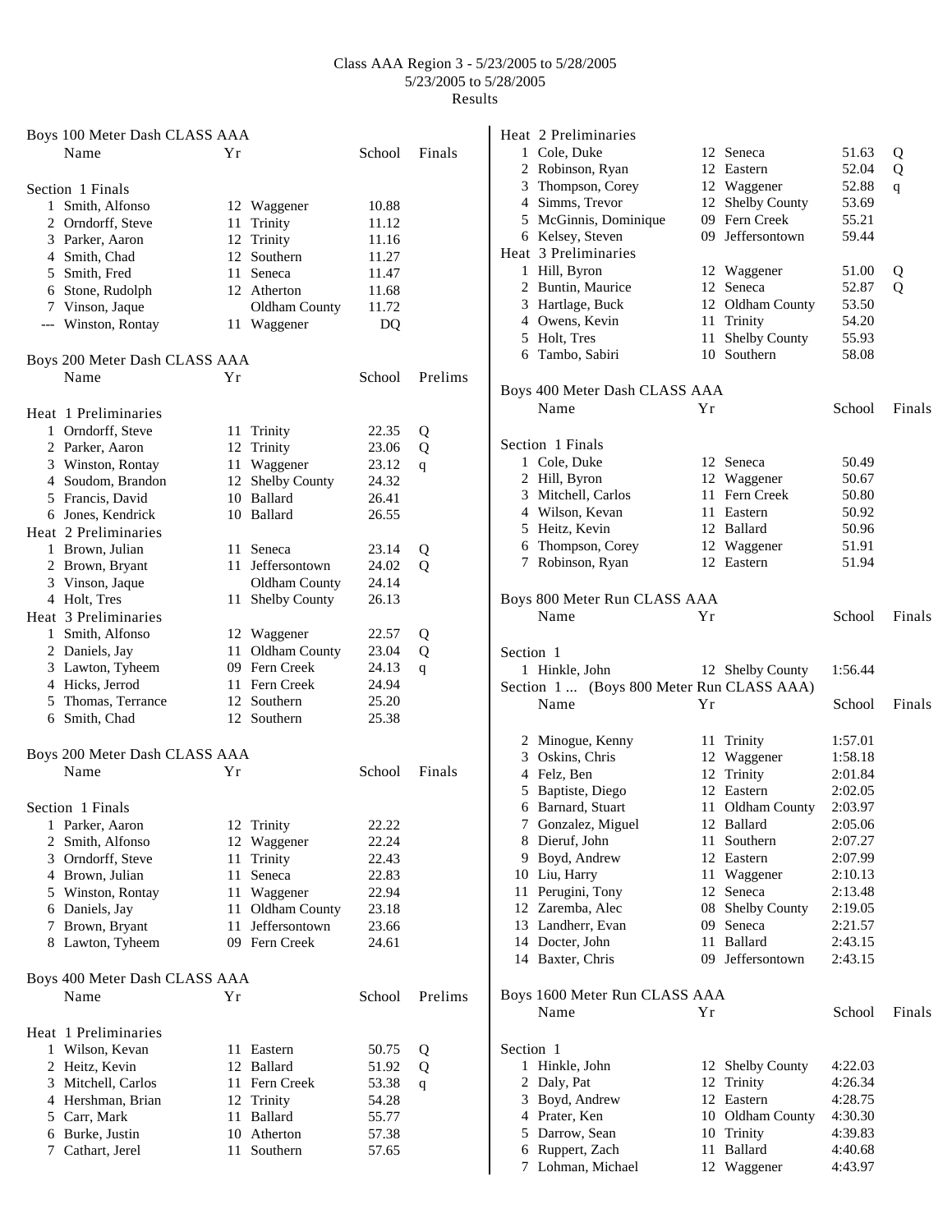|              | 8 Quinlan, Shane                 |     | 10 Ballard           | 4:45.00  |             |
|--------------|----------------------------------|-----|----------------------|----------|-------------|
|              | 9 Smithson, Andrew               | 11  | Eastern              | 4:52.91  |             |
|              | 10 Zaremba, Alec                 | 08  | <b>Shelby County</b> | 4:53.24  |             |
|              | 11 LaFond, Caleb                 | 12  | Seneca               | 5:01.88  |             |
|              | 12 Lile, Patrick                 | 09  | Southern             | 5:01.98  |             |
|              | 13 Durden, Hunter                |     | 10 Southern          | 5:28.73  |             |
|              | 14 Fothergill, Jeremy            | 11  | Seneca               | 5:42.36  |             |
|              |                                  |     |                      |          |             |
|              | Boys 3200 Meter Run CLASS AAA    |     |                      |          |             |
|              | Name                             | Υr  |                      | School   | Finals      |
|              |                                  |     |                      |          |             |
| Section 1    |                                  |     |                      |          |             |
| $\mathbf{1}$ | Smith, Matt                      |     | 11 Oldham County     | 9:42.37  |             |
|              | 2 Daly, Pat                      |     | 12 Trinity           | 9:54.87  |             |
|              | 3 Prater, Ken                    |     | 10 Oldham County     | 10:09.68 |             |
|              | 4 Noel, Thomas                   | 10  | Trinity              | 10:11.37 |             |
|              | 5 Quinlan, Shane                 | 10  | Ballard              | 10:18.97 |             |
|              | 6 LaFond, Caleb                  |     | 12 Seneca            | 10:24.93 |             |
|              | 7 Huerta, Ahunuar                |     | 12 Shelby County     | 10:30.38 |             |
|              | 8 Eden, Stacey                   |     | 07 Shelby County     | 10:37.80 |             |
|              | 9 Thai, Vincent                  | 11  | Eastern              | 10:38.02 |             |
|              | 10 Rupp, Ben                     | 10  | Eastern              | 11:14.32 |             |
| 11           | Ashley, Louis                    | 11  | Southern             | 12:03.41 |             |
|              |                                  |     |                      |          |             |
|              | Boys 110 Meter Hurdles CLASS AAA |     |                      |          |             |
|              | Name                             | Υr  |                      | School   | Prelims     |
|              |                                  |     |                      |          |             |
|              | Heat 1 Preliminaries             |     |                      |          |             |
|              | 1 Williams, Agyei                |     | 10 Trinity           | 15.62    | Q           |
|              | 2 Rice, Sam                      | 12  | Southern             | 16.22    | Q           |
|              | 3 Stephens, Josh                 |     | 10 Oldham County     | 17.16    | Q           |
|              | 4 Vandergriff, Justin            |     | 11 Eastern           | 17.20    | $\mathbf q$ |
|              | 5 Neal, Angelo                   |     | 12 Seneca            | 17.46    | q           |
|              | 6 Brooks, Jose                   | 10  | Jeffersontown        | 19.31    |             |
|              | 7 Kaufield, Zack                 | 11  | Shelby County        | 20.27    |             |
|              | Heat 2 Preliminaries             |     |                      |          |             |
|              | 1 Atkins, Davin                  |     | 12 Eastern           | 15.56    | Q           |
|              | 2 Dowell, Doug                   |     | 12 Trinity           | 16.79    | Q           |
|              | 3 Klein, Mark                    | 12  | Oldham County        | 18.22    | Q           |
|              | 4 Goodwin, Marcus                |     | 12 Ballard           | 18.80    |             |
|              | 5 Clark, Jake                    | 11. | <b>Shelby County</b> | 20.78    |             |
|              | 6 Ball, Ryan                     |     | 11 Southern          | 21.15    |             |
|              |                                  |     |                      |          |             |
|              | Boys 110 Meter Hurdles CLASS AAA |     |                      |          |             |
|              | Name                             | Υr  |                      | School   | Finals      |
|              |                                  |     |                      |          |             |
|              | Section 1 Finals                 |     |                      |          |             |
|              | 1 Atkins, Davin                  |     | 12 Eastern           | 15.25    |             |
|              | 2 Williams, Agyei                |     | 10 Trinity           | 15.37    |             |
|              | 3 Dowell, Doug                   |     | 12 Trinity           | 16.14    |             |
|              | 4 Rice, Sam                      |     | 12 Southern          | 16.22    |             |
|              | 5 Klein, Mark                    |     | 12 Oldham County     | 16.79    |             |
|              | 6 Neal, Angelo                   |     | 12 Seneca            | 17.01    |             |
|              | --- Stephens, Josh               |     | 10 Oldham County     | DQ       |             |
|              |                                  |     |                      |          |             |
|              | Boys 300 Meter Hurdles CLASS AAA |     |                      |          |             |
|              | Name                             | Υr  |                      | School   | Prelims     |
|              |                                  |     |                      |          |             |
|              | Heat 1 Preliminaries             |     |                      |          |             |
|              | 1 Atkins, Davin                  |     | 12 Eastern           | 39.37    | О           |

|   | 2 Williams, Agyei                |    | 10 Trinity             | 41.91   | Q      |
|---|----------------------------------|----|------------------------|---------|--------|
|   | 3 Goodwin, Marcus                |    | 12 Ballard             | 44.63   | Q      |
|   | 4 Stephens, Josh                 |    | 10 Oldham County       | 45.12   | q      |
|   | 5 Jones, Shannon                 |    | 12 Shelby County       | 45.49   |        |
|   | 6 Ball, Ryan                     |    | 11 Southern            | 48.07   |        |
|   | 7 Brooks, Jose                   |    | 10 Jeffersontown       | 50.07   |        |
|   | 8 Hosono, Nick                   |    | 08 Atherton            | 54.18   |        |
|   | Heat 2 Preliminaries             |    |                        |         |        |
|   |                                  |    |                        |         |        |
|   | 1 Stone, Rudolph                 |    | 12 Atherton            | 41.22   | Q      |
|   | 2 Klein, Mark                    |    | 12 Oldham County       | 43.31   | Q      |
|   | 3 Vandergriff, Justin            |    | 11 Eastern             | 43.31   | Q      |
|   | 4 Dowell, Doug                   |    | 12 Trinity             | 43.73   | q      |
|   | 5 Safi, Tauheed                  |    | 11 Waggener            | 50.67   |        |
|   | 6 Clark, Jake                    | 11 | Shelby County          | 51.78   |        |
|   | Boys 300 Meter Hurdles CLASS AAA |    |                        |         |        |
|   | Name                             | Υr |                        | School  | Finals |
|   | Section 1 Finals                 |    |                        |         |        |
|   | 1 Atkins, Davin                  |    | 12 Eastern             | 39.25   |        |
|   | 2 Stone, Rudolph                 |    | 12 Atherton            | 40.26   |        |
|   | 3 Williams, Agyei                |    |                        | 41.23   |        |
|   |                                  |    | 10 Trinity             |         |        |
|   | 4 Goodwin, Marcus                |    | 12 Ballard             | 42.63   |        |
|   | 5 Klein, Mark                    |    | 12 Oldham County       | 42.93   |        |
|   | 6 Dowell, Doug                   |    | 12 Trinity             | 42.96   |        |
| 7 | Stephens, Josh                   |    | 10 Oldham County       | 43.53   |        |
|   | Boys 4x100 Meter Relay CLASS AAA |    |                        |         |        |
|   | Team                             |    | Relay                  | Prelims |        |
|   | Heat 1 Preliminaries             |    |                        |         |        |
|   | 1 Eastern                        |    |                        | 45.01   | Q      |
|   | 1) Carter, Rashun 12             |    | 2) Thomas, Jeremiah 11 |         |        |
|   | 3) Wilson, Kevan 11              |    | 4) Buckner, Robert 11  |         |        |
|   | 2 Ballard                        |    |                        | 45.16   | Q      |
|   | 1) Cooper, Jammal 12             |    | 2) Davenport, Doug 11  |         |        |
|   | 3) Phelps, Garnett 11            |    | 4) Withrow, Rayshad 11 |         |        |
|   |                                  |    |                        |         |        |
|   | 3 Oldham County                  |    |                        | 45.39   | Q      |
|   | 1) Robinson, Drew                |    | 2) Daniels, Jay 11     |         |        |
|   | 3) Vinson, Jaque                 |    | 4) Kent, Alex 11       |         |        |
| 4 | Jeffersontown                    |    |                        | 46.66   | q      |
|   | 1) Willis, Patrick 10            |    | 2) Brown, Bryant 11    |         |        |
|   | 3) Brooks, Joshua 10             |    | 4) Tucker, Jordan 10   |         |        |
|   | Heat 2 Preliminaries             |    |                        |         |        |
| 1 | Seneca                           |    |                        | 43.87   | Q      |
|   | 1) Wilcox Jr, Greg 11            |    | 2) Welsh, Cory 12      |         |        |
|   | 3) Smith, Fred 11                |    | 4) Knott, Anthony 09   |         |        |
| 2 | Trinity                          |    |                        | 44.61   | Q      |
|   | 1) Donnell, Blayne 11            |    | 2) Dutton, Alex 09     |         |        |
|   | 3) Dutton, Nathan 09             |    | 4) Parker, Aaron 12    |         |        |
| 3 | Waggener                         |    |                        | 44.91   | Q      |
|   |                                  |    |                        |         |        |
|   | 1) Winston, Rontay 11            |    | 2) Johnson, James 12   |         |        |
|   | 3) Sanford, Alan 12              |    | 4) Smith, Alfonso 12   |         |        |
| 4 | Southern                         |    |                        | 46.26   | q      |
|   | 1) Thomas, Terrance 12           |    | 2) Rice, Sam 12        |         |        |
|   | 3) Jones, Ruben 11               |    | 4) Smith, Chad 12      |         |        |
| 5 | Shelby County                    |    |                        | 46.98   |        |
|   | 1) Holt, Tres 11                 |    | 2) Eden, Max 09        |         |        |
|   | 3) Marston, Kyle 09              |    | 4) Soudom, Brandon 12  |         |        |
|   |                                  |    |                        |         |        |

Boys 4x100 Meter Relay CLASS AAA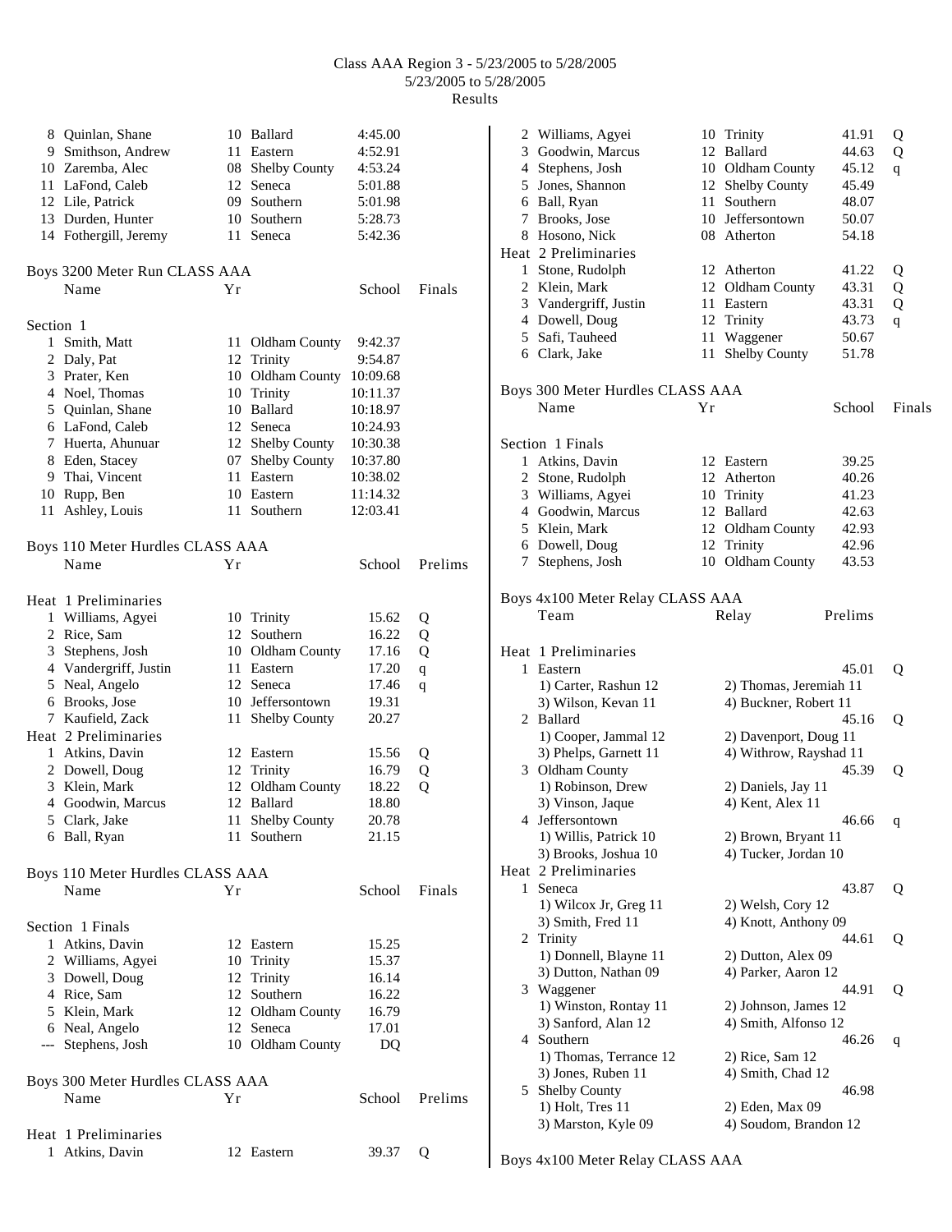|                  | Team                                       | Relay                  | Finals  |   |                     | Team                                                 | Relay                  | Finals  |  |
|------------------|--------------------------------------------|------------------------|---------|---|---------------------|------------------------------------------------------|------------------------|---------|--|
| Section 1 Finals |                                            |                        |         |   |                     | Section 1 Finals                                     |                        |         |  |
|                  | 1 Waggener                                 |                        | 43.42   |   |                     | 1 Waggener                                           |                        | 1:30.14 |  |
|                  | 1) Winston, Rontay 11                      | 2) Johnson, James 12   |         |   |                     | 1) Winston, Rontay 11                                | 2) Thompson, Corey 12  |         |  |
|                  | 3) Sanford, Alan 12                        | 4) Smith, Alfonso 12   |         |   |                     | 3) Sanford, Alan 12                                  | 4) Smith, Alfonso 12   |         |  |
|                  | 2 Seneca                                   |                        | 43.76   |   |                     | 2 Seneca                                             |                        | 1:30.22 |  |
|                  | 1) Wilcox Jr, Greg 11                      | 2) Welsh, Cory 12      |         |   |                     | 1) Welsh, Cory 12                                    | 2) Cole, Duke 12       |         |  |
|                  |                                            |                        |         |   |                     |                                                      |                        |         |  |
|                  | 3) Smith, Fred 11                          | 4) Knott, Anthony 09   |         |   |                     | 3) Smith, Fred 11                                    | 4) Brown, Julian 11    |         |  |
|                  | 3 Oldham County                            |                        | 43.77   |   |                     | 3 Trinity                                            |                        | 1:31.32 |  |
|                  | 3) Vinson, Jaque                           | 4) Kent, Alex 11       |         |   |                     | 1) Orndorff, Steve 11                                | 2) Williams, Agyei 10  |         |  |
|                  | 4 Trinity                                  |                        | 43.84   |   |                     | 3) Donnell, Blayne 11                                | 4) Parker, Aaron 12    |         |  |
|                  | 1) Donnell, Blayne 11                      | 2) Dutton, Alex 09     |         |   |                     | 4 Eastern                                            |                        | 1:32.43 |  |
|                  | 3) Dutton, Nathan 09                       | 4) Parker, Aaron 12    |         |   |                     | 1) Atkins, Davin 12                                  | 2) Wilson, Kevan 11    |         |  |
|                  | 5 Ballard                                  |                        | 44.92   |   |                     | 3) Warner, Deville 12                                | 4) Robinson, Ryan 12   |         |  |
|                  | 1) Cooper, Jammal 12                       | 2) Davenport, Doug 11  |         |   |                     | 5 Southern                                           |                        | 1:34.58 |  |
|                  | 3) Phelps, Garnett 11                      | 4) Withrow, Rayshad 11 |         |   |                     | 1) Thomas, Terrance 12                               | 2) Cathart, Jerel 11   |         |  |
|                  | 6 Southern                                 |                        | 45.05   |   |                     | 3) Briggs, Detrick 10                                | 4) Smith, Chad 12      |         |  |
|                  | 1) Thomas, Terrance 12                     | 2) Rice, Sam 12        |         |   |                     |                                                      |                        |         |  |
|                  |                                            |                        |         |   |                     | Section 1 Finals  (Boys 4x200 Meter Relay CLASS AAA) |                        |         |  |
|                  | 3) Jones, Ruben 11                         | 4) Smith, Chad 12      |         |   |                     | Team                                                 | Relay                  | Finals  |  |
|                  | 7 Eastern                                  |                        | 45.56   |   |                     |                                                      |                        |         |  |
|                  | 1) Carter, Rashun 12                       | 2) Thomas, Jeremiah 11 |         |   |                     | 6 Ballard                                            |                        | 1:35.51 |  |
|                  |                                            | 4) Buckner, Robert 11  |         |   |                     | 1) Davenport, Doug 11                                | 2) Phelps, Garnett 11  |         |  |
|                  | --- Jeffersontown                          |                        | DQ      |   |                     | 3) Goodwin, Marcus 12                                | 4) Rotella, Phillip 12 |         |  |
|                  | 1) Willis, Patrick 10                      | 2) Brown, Bryant 11    |         |   |                     | 7 Oldham County                                      |                        | 1:36.21 |  |
|                  | 3) Brooks, Joshua 10                       | 4) Tucker, Jordan 10   |         |   |                     | 1) Robinson, Drew                                    | 2) Barnard, Stuart 11  |         |  |
|                  |                                            |                        |         |   |                     |                                                      |                        |         |  |
|                  |                                            |                        |         |   |                     | 3) Davis, Dami 09                                    | 4) Kent, Alex 11       |         |  |
|                  | Boys 4x200 Meter Relay CLASS AAA           |                        |         |   |                     | 8 Shelby County                                      |                        | 1:36.96 |  |
|                  | Team                                       | Relay                  | Prelims |   |                     | 1) Eden, Max 09                                      | 2) Holt, Tres 11       |         |  |
|                  |                                            |                        |         |   |                     | 3) Marston, Kyle 09                                  | 4) Simms, Trevor 12    |         |  |
|                  | Heat 1 Preliminaries                       |                        |         |   |                     |                                                      |                        |         |  |
|                  | 1 Seneca                                   |                        | 1:30.60 | Q |                     | Boys 4x400 Meter Relay CLASS AAA                     |                        |         |  |
|                  | 1) Welsh, Cory 12                          | 2) Cole, Duke 12       |         |   |                     | Team                                                 | Relay                  | Finals  |  |
|                  | 3) Smith, Fred 11                          | 4) Brown, Julian 11    |         |   |                     |                                                      |                        |         |  |
|                  | 2 Eastern                                  |                        | 1:32.20 | Q |                     |                                                      |                        |         |  |
|                  | 1) Atkins, Davin 12                        | 2) Wilson, Kevan 11    |         |   | Section 1           |                                                      |                        |         |  |
|                  | 3) Warner, Deville 12                      | 4) Robinson, Ryan 12   |         |   |                     | 1 Eastern                                            |                        | 3:25.33 |  |
|                  |                                            |                        |         |   |                     | 1) Atkins, Davin 12                                  | 2) Robinson, Ryan 12   |         |  |
|                  | 3 Ballard                                  |                        | 1:35.77 | Q |                     | 3) Baptiste, Diego 12                                | 4) Wilson, Kevan 11    |         |  |
|                  | 1) Davenport, Doug 11                      | 2) Phelps, Garnett 11  |         |   |                     | 2 Seneca                                             |                        | 3:25.75 |  |
|                  | 3) Goodwin, Marcus 12                      | 4) Rotella, Phillip 12 |         |   |                     | 1) Smith, Fred 11                                    | 2) Cole, Duke 12       |         |  |
|                  | 4 Jeffersontown                            |                        | 1:36.86 |   |                     | 3) Buntin, Maurice 12                                | 4) Welsh, Cory 12      |         |  |
|                  | 1) Brown, Bryant 11                        | 2) Willis, Patrick 10  |         |   |                     | 3 Waggener                                           |                        | 3:28.01 |  |
|                  | 3) Tucker, Jordan 10                       | 4) Brooks, Joshua 10   |         |   |                     | 1) Hill, Byron 12                                    | 2) Thompson, Corey 12  |         |  |
|                  | Heat 2 Preliminaries                       |                        |         |   |                     | 3) Sanford, Alan 12                                  | 4) Oskins, Chris 12    |         |  |
|                  | 1 Waggener                                 |                        | 1:30.72 | Q |                     | 4 Ballard                                            |                        | 3:30.85 |  |
|                  | 1) Winston, Rontay 11                      | 2) Thompson, Corey 12  |         |   |                     |                                                      |                        |         |  |
|                  | 3) Sanford, Alan 12                        | 4) Smith, Alfonso 12   |         |   |                     | 1) Gonzalez, Miguel 12                               | 2) Rotella, Phillip 12 |         |  |
|                  |                                            |                        |         |   |                     | 3) Heitz, Kevin 12                                   | 4) Carr, Mark 11       |         |  |
|                  | 2 Trinity                                  |                        | 1:31.24 | Q |                     | 5 Trinity                                            |                        | 3:31.26 |  |
|                  | 1) Orndorff, Steve 11                      | 2) Williams, Agyei 10  |         |   |                     | 1) Hershman, Brian 12                                | 2) Minogue, Kenny 11   |         |  |
|                  | 3) Donnell, Blayne 11                      | 4) Parker, Aaron 12    |         |   |                     | 3) Short, Ethan 10                                   | 4) Owens, Kevin 11     |         |  |
|                  | 3 Southern                                 |                        | 1:34.66 | Q |                     | 6 Shelby County                                      |                        | 3:31.45 |  |
|                  | 1) Thomas, Terrance 12                     | 2) Cathart, Jerel 11   |         |   |                     | 1) Hinkle, John 12                                   | 2) Marston, Kyle 09    |         |  |
|                  | 3) Briggs, Detrick 10<br>4) Smith, Chad 12 |                        |         |   | 3) Simms, Trevor 12 | 4) Wilson, Dakota 09                                 |                        |         |  |
|                  | 4 Oldham County                            |                        | 1:34.88 | q |                     | 7 Oldham County                                      |                        | 3:34.74 |  |
|                  | 1) Robinson, Drew                          | 2) Barnard, Stuart 11  |         |   |                     | 1) Hartlage, Buck 12                                 | 2) Robinson, Drew      |         |  |
|                  | 3) Davis, Dami 09                          | 4) Kent, Alex 11       |         |   |                     | 3) Barnard, Stuart 11                                | 4) Davis, Dami 09      |         |  |
|                  | 5 Shelby County                            |                        | 1:36.76 |   |                     |                                                      |                        |         |  |
|                  | 1) Eden, Max 09                            |                        |         | q |                     |                                                      |                        |         |  |
|                  |                                            | $2)$ Holt, Tres 11     |         |   |                     | Boys 4x800 Meter Relay CLASS AAA                     |                        |         |  |
|                  | 3) Marston, Kyle 09                        | 4) Simms, Trevor 12    |         |   |                     | Team                                                 | Relay                  | Finals  |  |

Section 1